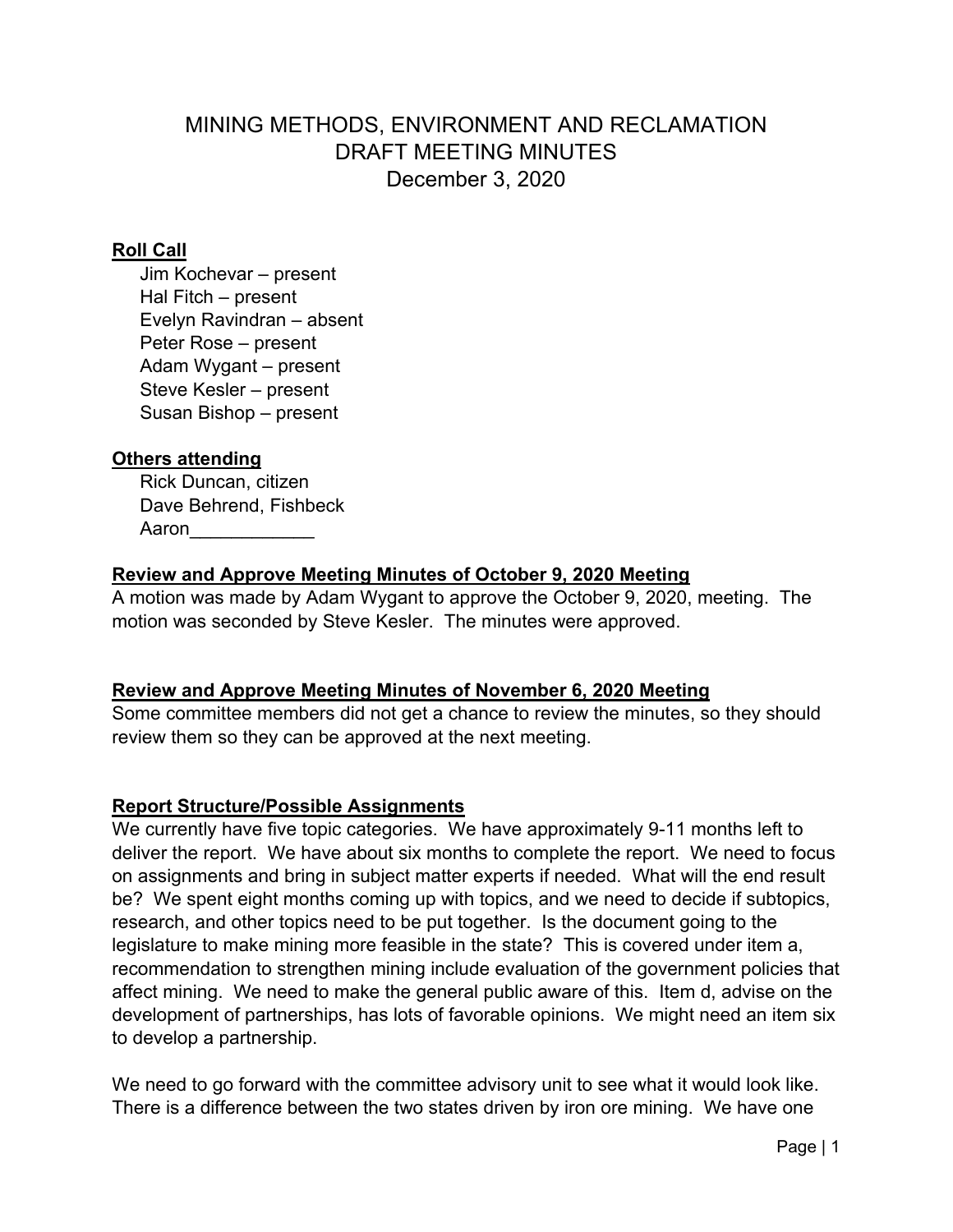operating mine. We need to make a recommendation to have Minnesota present. We have one operating mine.

We need to be an advocate for some part of the partnership to be present. Aggregates are in most counties; there is stone in the UP and lower Michigan. With a mine partnership, we have hard rock mining issues, and aggregate participation would be good.

Michigan Manufacturing Association has worked to have the Mining Policy Committee, but there is no steady voice for mining overall. The convening piece is good for transparency and communication to receive information from the public. This hits item four; we can model after item four. We need to start defining participants. Under whose purview does it fall? We need to draw an outline of interested parties and participants of who owns this. It should be a recommendation. Who is the primary convener? That is the goal of this committee. We need to talk to others to see who the convener of that group is. That's a great concept to develop a partnership. Could they work with diverse mining?

All involve moving rock and making a mess. It might be useful. Step one is to decide what the principle function is. Is it communication with the public? Communication with legislation? Communication with the public? Education? It needs to be more expansive with the community to provide transparency. If they met quarterly people could find this a value. Companies might be interested in what other companies are doing. Sharing information and transparent conversations would hold value. An individual, like permitting actions, involves EGLE. We need to understand mineral right implications and environmental trends. We have to articulate the value in the report. To start a mine land partnership as an entity is agnostic to anything. We have a mission statement for that group. If Hal's group suggests regulatory reform, then it stays there. Steve: Wouldn't the recommendation fall to the legislature to put the group together?

If it's a partnership, do we feel its value to have a partnership? We need sustainable goals and resources. Would that include oil and gas? Oil and gas is part of the legislative submit. The principle was MEDC. We identified the need for a partnership, and there are several ways to go about it. Would it include oil and gas, separate groups for hard rock and aggregates? Our duty as a committee/subcommittee is to identify concerns and give options. Who will start this? There is a separate Michigan mining association, but it didn't get off the ground. The challenge is to get someone to start this.

I see the difference in branches of extracted industries, but all kinds need to be lumped together. If we want better communication with the public, we need to be transparent. What does this organization do if it exists? A strong economy is important to the industry, like Jim's company. We need to accomplish climate change goals like lighter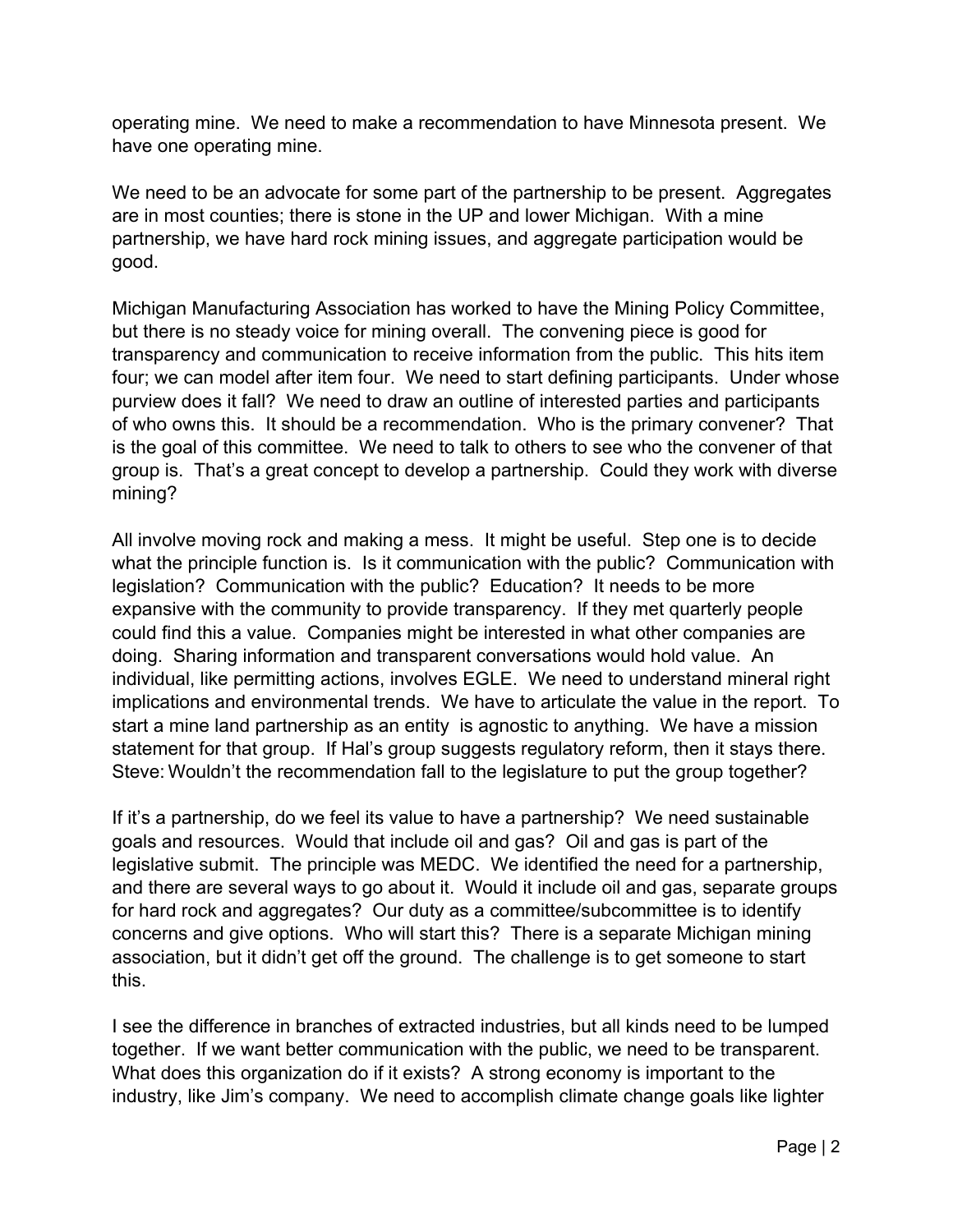materials, and methods for electrification, and value in partnerships. The iron range in Minnesota is different. Does it impact reclamation decisions?

I have been involved in mine land partnerships that receive funding for project work. It is formed with the vision of life after mining. As mines exhaust themselves, how do we reclaim the land? The funding source is there to help. Do grant taxes go back to the mining company to support them? Laurentian Vision started outside the industry through the Chamber of Commerce and citizen's participants. This was started with residential areas. Most weren't left to be developed as recreational. Funding had iron range board there to tie in.

The Department of Iron Range, Resources, and Rehabilitation has Laurentian Vision as a public partnership. There is value in both. There is no funding source or reuse of some of those areas. My mind goes to the range land board as it has values. I don't know what the subcommittee thinks. We can't be Minnesota in the number of iron mines we have, but it is beneficial to look at the pieces to see where they fit.

The alternative is to have an ombudsman to organize a partnership rather than a whole office or division. Jim Earnhart was similar to that. He had conversations with tribes to see what could be done with a community in the mine. It may be a recommendation. We have the Clean Water Advocate and the Climate Change Advocate at EGLE now.

Would this be an extension of this committee if we created it with a defined timeline for the purposes listed in the agenda? This is a group of interested parties. Can existing memberships be added or reduced? Evolving into a partnership by bringing in representatives, Chamber of Commerce and see what potential we have.

We're talking about another commission. The challenge is to call for volunteers, an enterprise approach, and the organization can be pulled one way or another. It is hard to keep it going if there are no volunteers. We need local citizens, and the local government involves. We need structure and continuity. Minnesota had independent consultants, correct? Some were volunteers, but others were available as a funding source. The objective is to facilitate operations. We might have unnecessary legislators. Is that where you're with it?

We are trying to get a group to have a finger on the pulse with longer lived development items and the ability to react to changing times. A rapid response or other things are needed for action. We can draft a vision of what this is and level it open ended as to how it forms. Any ways to do this. We are all in agreement in the value and need. ICC mining team was good and had value. It is good to see continued value.

The consensus applies to all four subcommittees. We would identify the highest priority from our list. Any new legislation is needed. We want to see broader charges. The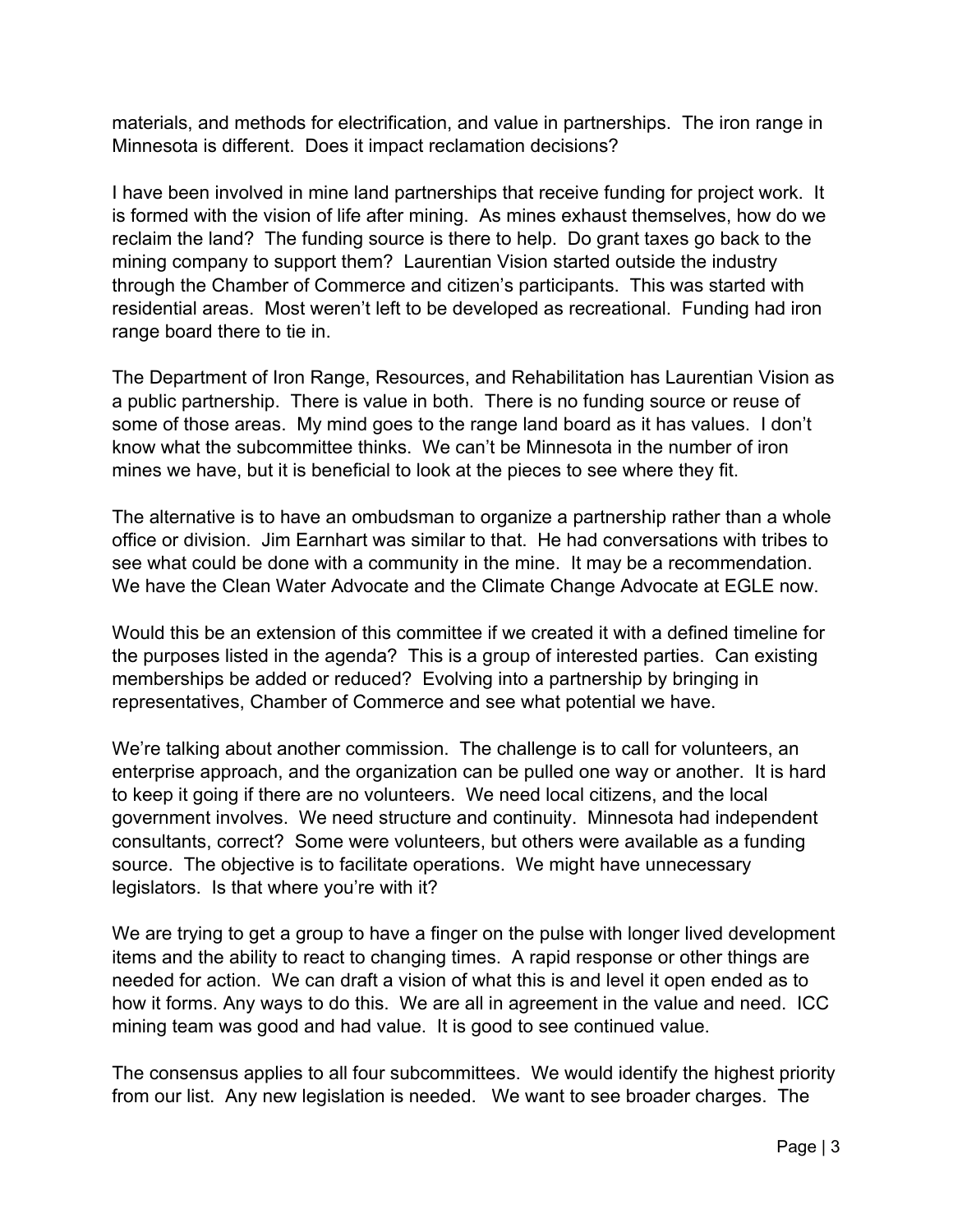recommendation for a partnership or ombudsman is item d. I think reclamation and the environment are the main items. A partnership may be needed.

The Social, Economic and Labor Opportunities subcommittee is looking at this? It's a crossover. We can cross communicate with other groups. CMMF recommendation is not a subcommittee recommendation if you're talking about a partnership. It is a cross from the Mining Methods and Reclamation and Social, Economic and Labor Opportunities subcommittees. We need to make sure the concerns are covered.

How will we merge our four items with a, b, c, and d duties? Item b, are we doing or plan on doing that? We can add item d here. What polices affect those things? In Tim's Research and Mapping subcommittee, we need a funding source, so we have it available with an eye towards the mineral resources we have. We have a lot of research and mapping needs it in Tim's committee. It will be a recommendation of the committee as a whole.

Does item 1 from the top provide/design for post mining? Is there a policy today that hinders or helps? Brownfield – is there a policy that helps or hinders this? We can handle a, c, and d, but we aren't doing anything with b. Item 1 is right for b. What I'm hearing in our conversation for reclamation isn't the least cost to spend. It's beyond compliance as an agency to require Cliffs to complete stabilization. How much can we do before mining companies push back? It might be a regulatory gap.

There are no regulations for minerals from sand dune mining. Should we read the current statues as a committee and things not favorable or are we operating independently according to item b. We have identified five topics to look for regulatory gaps. These are important. If we have gaps, where do we identify and how do we advocate for action in these areas. We can't get it all done. What's required is beyond compliance? We are thinking about land being useable after mining.

Let's hear from Jim or others on the regulatory side. We're not expanding or mining more due to the regulations upon us. Sustainable mining is a robust economy. We're landlocked. Iron mining isn't going to start. We are not looking to expand due to no demand. Part of our mission is to protect the environment. The environment regulations don't hinder our decisions today.

The committee, as a whole, needs to look at duties. This committee is beyond the compliance concept. What can industry do to further their efforts? Every mining company has to abide by regulations. We need to look at post mine use. A park is not suitable at every site at the end of a mine. We can have a partnership or guidance to have a conversation.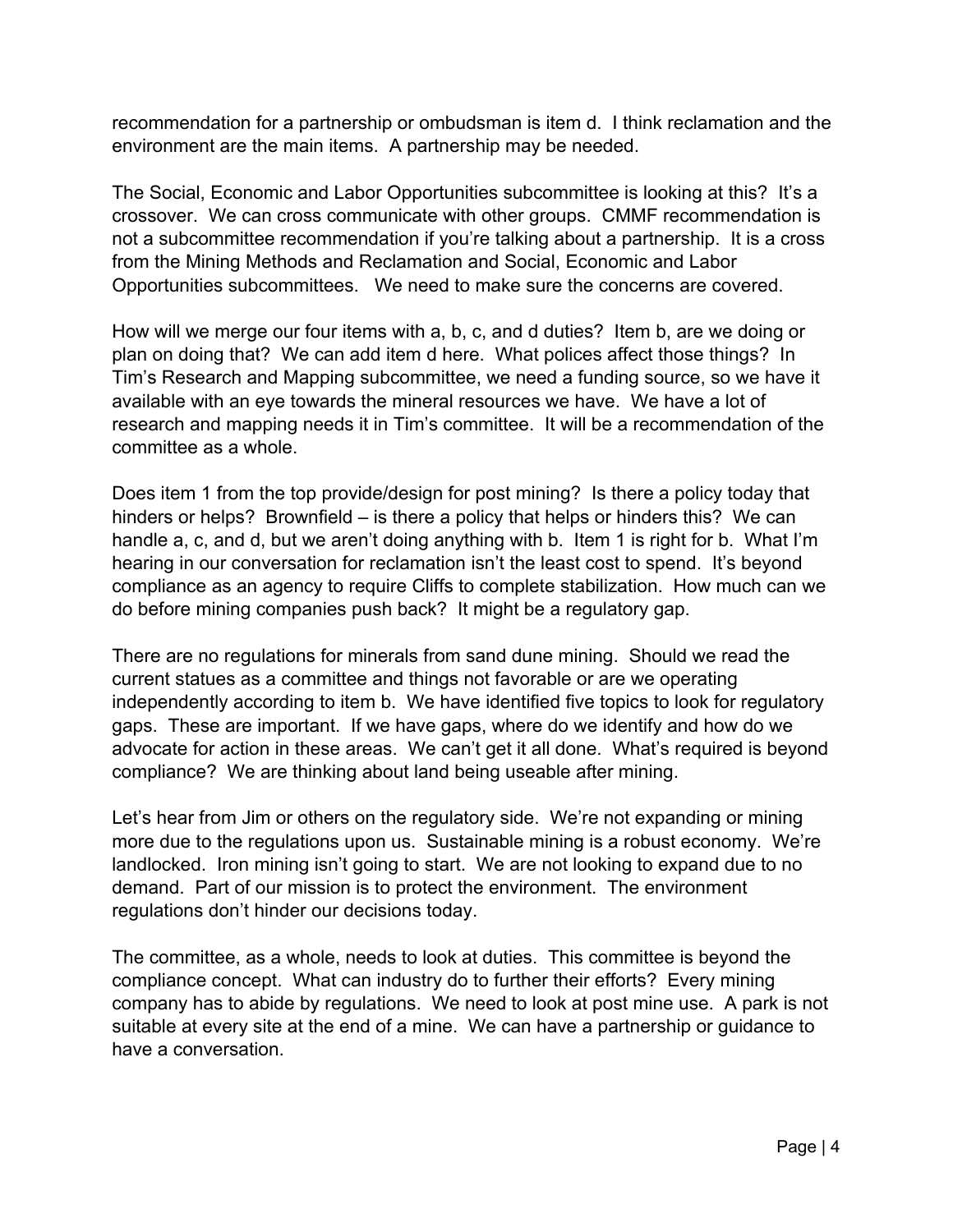A regulatory agency does not dictate what land use will be utilized. Regs can't say when looking at feasibility. We need to look at our options. The Mining Method subcommittee says that industry should look at this. There are lots wrapped into this. Different sites have different values after mining. Companies look at feasibility. Conversations need to be had at the beginning. For example, if Cliffs went through two years of activity then Cliffs shut down, it would be a bad outcome. Is there anything that helps?

We can't compete with Minnesota? Is there pseudo iron formation to help Michigan compete with Minnesota? Iron mining does not a lot of expansion or growth. This committee is about preservation. It wasn't a regulatory choice; it was an economic choice. I don't have a regulatory reason. Is there a reserve tax in Minnesota? No, everything is taxes without a reserve component. Ours is based on reserves. The tax structure can impact it, energy costs, and labor costs. I don't have an ask to fix these things. Our new project is to directly reduce pellets; it's silica content.

We're looking forward to a smooth path for active continues mining in Michigan. Our charges is to make sure opportunities to expand mining. It's not a regulatory policy or infrastructure. We need to look at ways Mining Methods and Reclamation to make things more feasible.

The tax mine is complicated. We don't have that here. It's difficult to impose a tax on reserves. Are they even feasible to be mined? We need to address this with the Regulatory Policy subcommittee. What are the hurdles for tax potential minerals? If a farmer has filed with rock, and they are taxed, they couldn't afford it. We need to move mineral activity on land and hold it indefinitely.

In the statue we should take a look at iron, any reclamation or piece of research that relates to mining methods that would hit the goals to make it more mineable. Are we missing a vein of research in mining that isn't regulated? We can reuse less quality materials. Tim's group will look at this. Is there a vein of that, this group takes up? Is there research that makes this more attractive? We call it research, because no one knows the answer. Reduce waste, remove silica more effective can help. The National Research Institute in Minnesota researches mining methods and product use. They are finding results and achievements we would be privy to. We have another committee looking to foster this.

We have a strong economy and investment climate. A decade ago, Michigan Iron nugget partnered with Coby Steel, but they failed to not launch due to not enough technology. Leachate mining might not be an option for iron. I'm pointing this out as an option. What prohibits leachate mining today? It looks like a regulatory gap or question to look at. Mining could be promoted. Reworking tailings and waste rock are examples. It's a gap not covered.